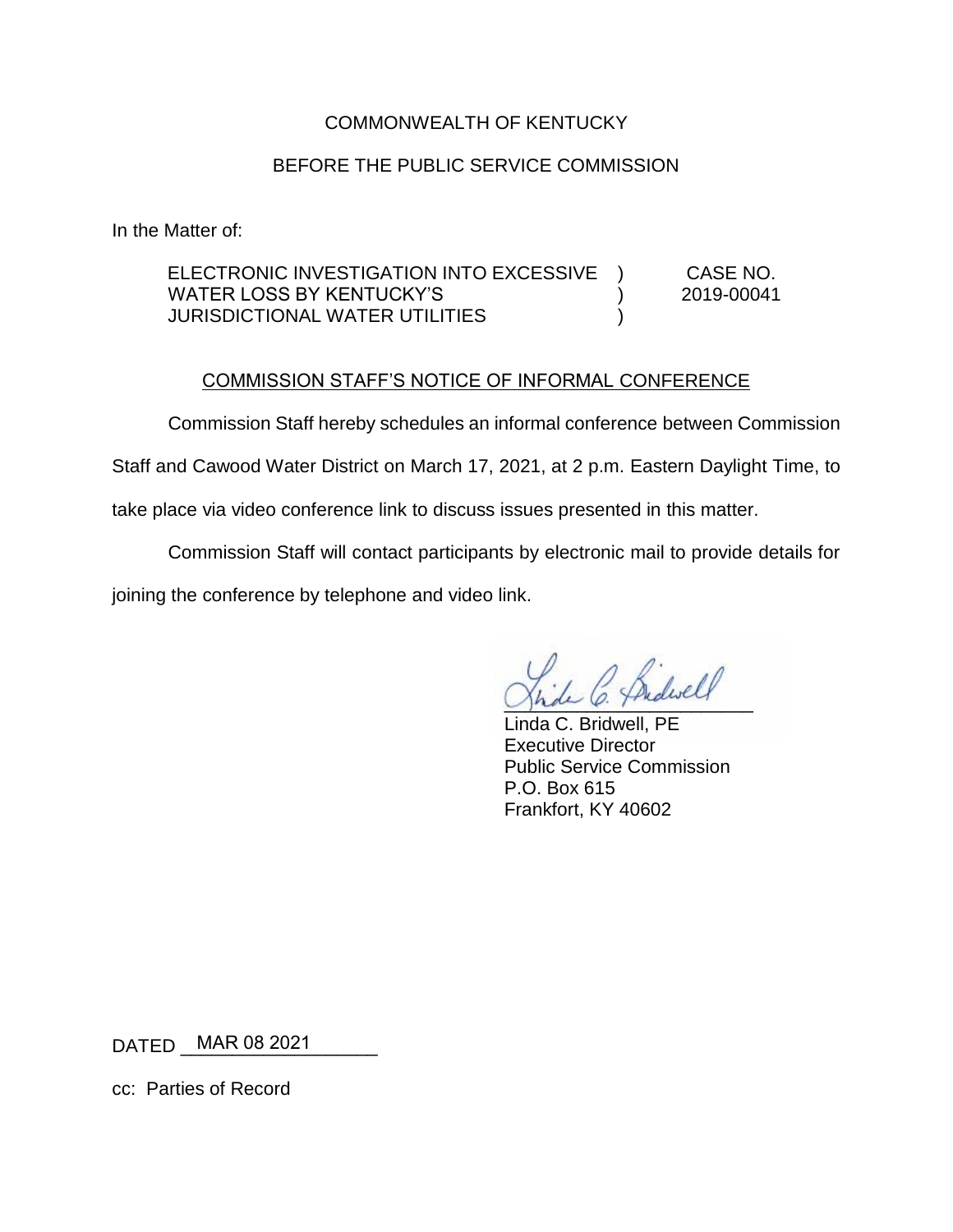\*Estill County Water District #1 Estill County Water District #1 76 Cedar Grove Road Irvine, KY 40336

\*L Allyson Honaker Goss Samford, PLLC 2365 Harrodsburg Road, Suite B325 Lexington, KENTUCKY 40504

\*Big Sandy Water District Big Sandy Water District 18200 Kentucky Route #3 Catlettsburg, KY 41129

\*Honorable Damon R Talley Attorney at Law Stoll Keenon Ogden PLLC P.O. Box 150 Hodgenville, KENTUCKY 42748

\*David S Samford Goss Samford, PLLC 2365 Harrodsburg Road, Suite B325 Lexington, KENTUCKY 40504

\*Southern Water & Sewer District Southern Water & Sewer District 245 Kentucky Route 680 P. O. Box 610 McDowell, KY 41647

\*Hon. Derrick Willis Attorney at Law Willis Law Office P.O. Box 1500 Grayson, KENTUCKY 41143

\*Honorable Earl Rogers III Attorney at Law Campbell & Rogers 154 Flemingsburg Road Morehead, KENTUCKY 40351

\*Erica Stacy Stegman Campbell & Rogers 154 Flemingsburg Road Morehead, KENTUCKY 40351

\*Eastern Rockcastle Water Association Eastern Rockcastle Water Association, Inc. 9246 Main Street Livingston, KY 40445

\*M. Evan Buckley Dinsmore & Shohl, LLP City Center, 100 W. Main Street Suite 900 Lexington, KENTUCKY 40507

\*Farmdale Water District Farmdale Water District 100 Highwood Drive, Route 8 Frankfort, KY 40601

\*Gerald E Wuetcher Attorney at Law STOLL KEENON OGDEN PLLC 300 West Vine Street Suite 2100 Lexington, KENTUCKY 40507-1801

\*Milburn Water District Milburn Water District 7731 State Route 80 East Arlington, KY 42021

\*Cawood Water District Cawood Water District 54 Plant Road P. O. Box 429 Cawood, KY 40815

\*West Carroll Water District West Carroll Water District 900 Clay Street P. O. Box 45 Carrollton, KY 41008

\*Hyden-Leslie County Water District Hyden-Leslie County Water District 356 Wendover Road Hyden, KY 41749

\*Katelyn L. Brown **Attorney** STOLL KEENON OGDEN PLLC 300 West Vine Street Suite 2100 Lexington, KENTUCKY 40507-1801

\*Larry Cook Assistant Attorney General Office of the Attorney General Office of Rate 700 Capitol Avenue Suite 20 Frankfort, KENTUCKY 40601-8204

\*Mark David Goss Goss Samford, PLLC 2365 Harrodsburg Road, Suite B325 Lexington, KENTUCKY 40504

\*J. Michael West Office of the Attorney General Office of Rate 700 Capitol Avenue Suite 20 Frankfort, KENTUCKY 40601-8204